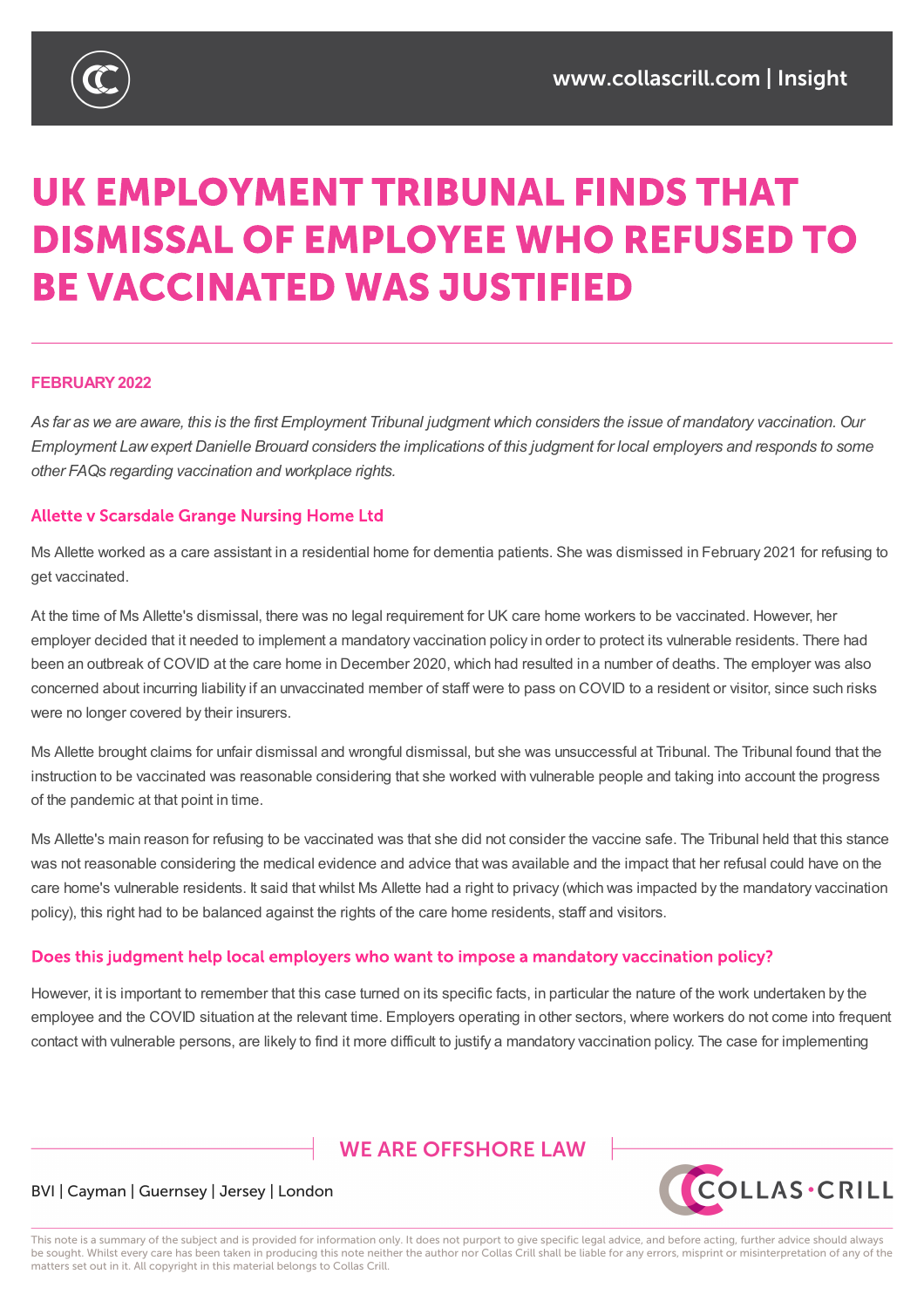

such a policy would need to be carefully explored, and the employer would need to think in particular about why other measures taken to control the spread of the virus are not sufficient.

contact with vulnerable persons, are likely to find it more difficult to justify a mandatory vaccination policy. The case for implementing

Even if an employer can justify a mandatory vaccination policy, it does not necessarily follow that they can lawfully dismiss anyone who refuses to comply. They must first consider the employee's reasons for refusal. For example, a refusal on genuine medical or religious grounds may not be deemed unreasonable. They should also consider alternatives, such as redeployment, regular lateral flow tests or allowing the employee to work from home instead.

Many employers are not currently planning to implement a mandatory vaccination policy but do have other questions about *workplace rights and vaccination. We have addressed some of the frequently asked questions below.*

## Can we ask employees if they are vaccinated?

This will depend on why you are asking, and what you plan to do with the information collected.

Vaccination data constitutes "special category data" inGuernsey and Jersey's data protection legislation, which means that you can only collect it for certain purposes; for example, to comply with your legal obligations (such as your health and safety obligations), or where there are other public health reasons for collecting it. The type of work carried out and the health and safety risks present in the particular workplace will be key to this analysis, and it is likely to be appropriate to carry out a data protection impact assessment before proceeding.

If you decide to collect vaccination data, you would also need to comply with your data protection obligations more broadly; for example, by limiting access to the data to those who need it, being transparent with employees about why you are collecting the data, using it only for that purpose and keeping it stored securely.

# What should we do if an employee's role requires overseas travel, and they are unable to travel without being vaccinated?

If an employee's role requires travel to other countries, vaccination is a requirement for entry into those countries and the employee is unwilling or unable to be vaccinated, this could provide justification for terminating the employee's employment. However, a fair termination process would still need to be followed, and you would need to explore alternatives to dismissal, such as whether the individual could be redeployed to another role.

## Can we state in job adverts that new recruits must be vaccinated?

In some ways this is less problematic than terminating existing employees, as you do not need to worry about the unfair dismissal risks. However, it could still give rise to discrimination risks, for example if the refusal to get vaccinated is due to pregnancy or a medical condition (the latter being an issue only in Jersey for the time being, until the new Guernsey discrimination law comes into force). It's therefore still important to have a good reason for imposing the requirement, and to consider exceptions where appropriate.

## Can we require employees work from home if they are not vaccinated?

# **WE ARE OFFSHORE I AW**



#### BVI | Cayman | Guernsey | Jersey | London

This note is a summary of the subject and is provided for information only. It does not purport to give specific legal advice, and before acting, further advice should always be sought. Whilst every care has been taken in producing this note neither the author nor Collas Crill shall be liable for any errors, misprint or misinterpretation of any of the matters set out in it. All copyright in this material belongs to Collas Crill.